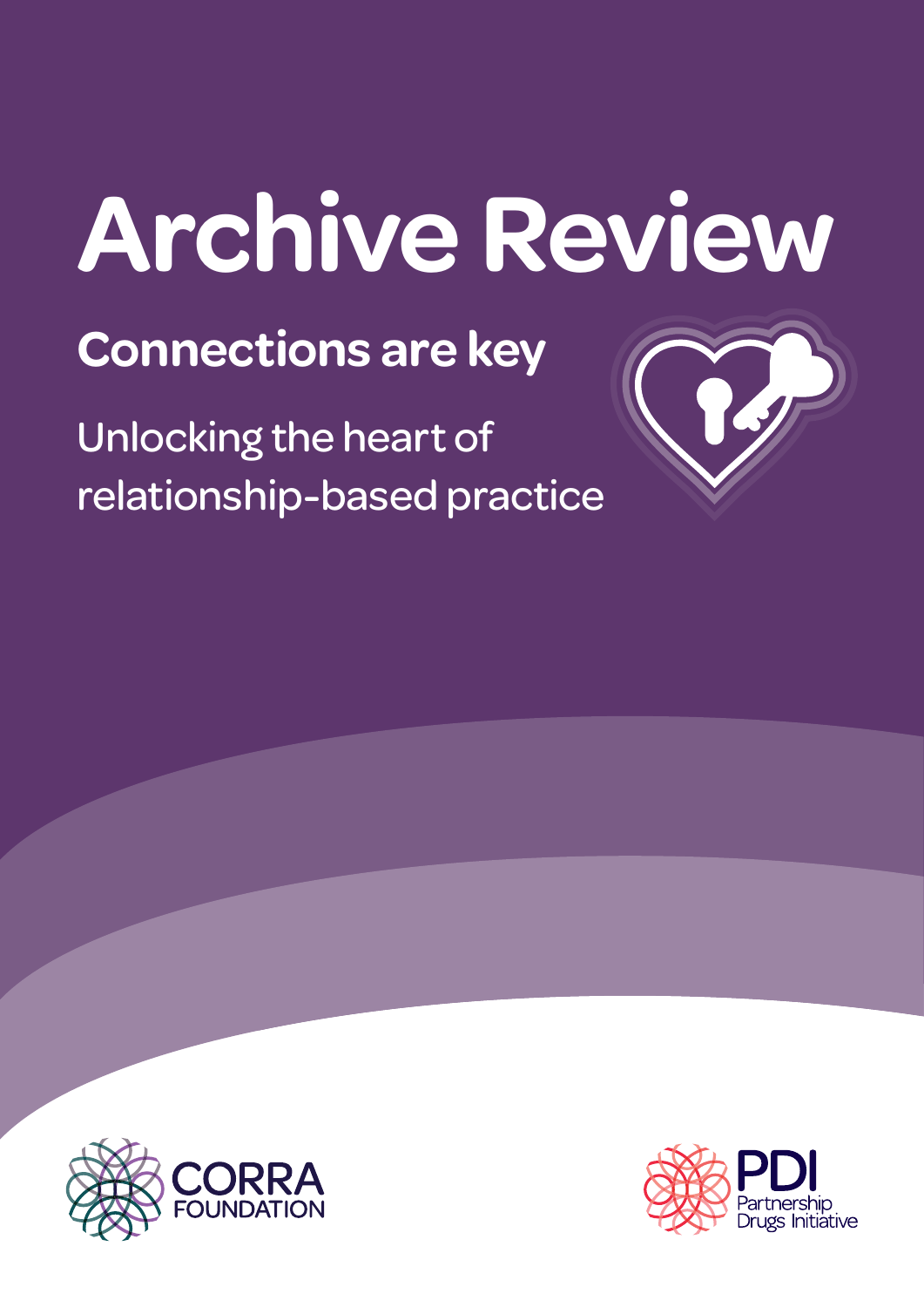### **Summary**

This paper is a content analysis of PDIfunded charities' annual reviews which aims to distinguish practical elements of support that strengthen relationships for children and families living with alcohol and drugs. These results informed us of the current frequency of relationshipbased practice, and their strengths and weaknesses in practice in PDI-funded charities. They offer a preliminary insight into the provision of support in third sector support work. This information was the foundation of directing the structure for the 1-1 interviews taking place as part of this research.

Prior to this archive review, a scoping review took place which provided theoretical knowledge on relationship-based practice and suggested that quality support provision requires full third sector collaboration with all individuals considered as family members to the child. This review identified if current practice in Scotland which appears to be delivered in a way that would be termed 'relationship-based practice' supports the findings from the scoping review.

Analysis of the archives found eight key themes that were common in reporting. The themes that appeared the most – Adherence to GIRFEC (2013) Support Model, Resilience and Capital, Third Sector Collaborative Work and One to One Support – were topics frequently mentioned in policy landscapes and other government publications. The less mentioned themes – Staff Awareness Training, Whole Family Support, Establishing Peer Connections and Social & Community Impact Support – were more present in literature and less regulated documents.

This suggests that policy has a large impact on the way charities prioritise work. These themes were then discussed in conversations we had with practitioners and families at the next steps, to understand what they mean to people providing the support and receiving it.

#### **Introduction**

This archive review analysed the ways that PDI funded charities provide relationship-based practice for children and families living with drugs and alcohol. The aim was to reveal if there are elements or methods that are reported to work well to build and sustain strong relationships and structural or cultural barriers which interfere with provision. This was done by performing a content analysis of the data reported in the reviews supplied by PDI funded charities on their annual progress and development.

The methodology of the data collection and analysis is detailed first, followed by a display of the results from the research. The results are then be discussed using the themes uncovered, to evidence whether PDI funded charities are providing support in ways that reflect the recommendations from the scoping review. The review then explores the elements of care that are currently being provided that are suggested to strengthen relationships for children and families affected by alcohol and drugs.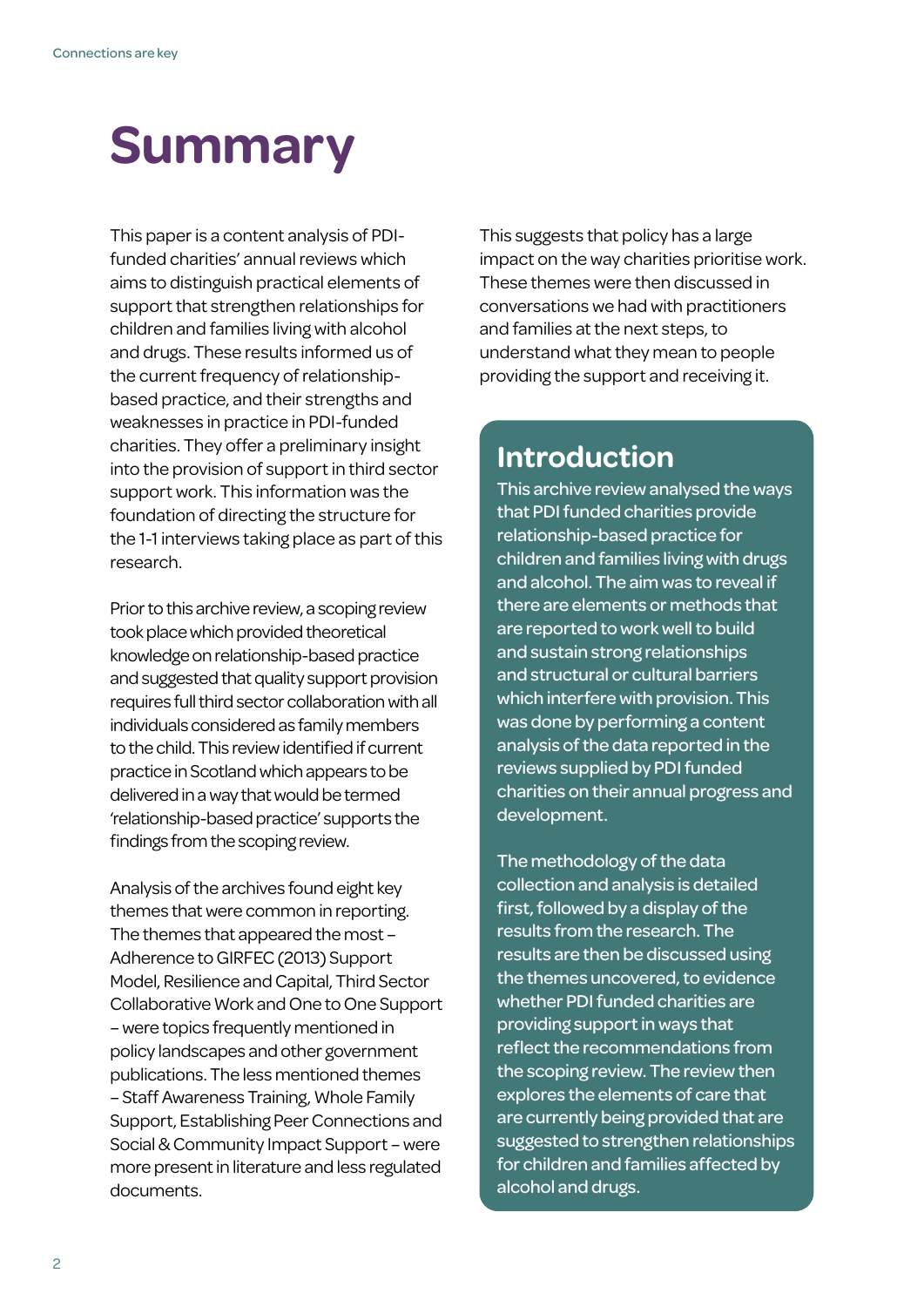### **Methods**

Using a content analysis approach and software programmer NVIVO, 86 annual reports supplied by 26 Scottish charities working with children, families and young people were qualitatively coded using a set of preliminary themes established from the scoping review. These were:

- Third Sector Collaborative Work
- One to One Support
- Social & Community Impact Support
- Staff Awareness Training
- Whole Family Support

Every review analysed had been published between 2014-18. The original purpose of each report was for the PDI funded charity to report on the annual progress of the project being funded, detailing the number of people reached and supported. Some reports were end of grant reviews, and were reviewing a multi-year project, others were annual reports detailing progress over a twelve-month period. Types of support provided, location of the project and often feedback from those supported were all included.

This time scale was chosen as charities can receive up to five years of funding, allowing the analysis to track the full-term development of the charities methods for providing relationship-based support.

After each report was downloaded to NVIVO, each were labelled or 'coded' with their charity, area and project name so that any preliminary elements and themes or 'nodes' would be linked to the annual progress of the specific project itself. From here, a word frequency query was conducted on all 86 files to collate the

most frequently used words into a tree map. This confirmed that the documents reflected the family and support-oriented nature of the research.

Following these steps, each report was read firstly without making any notes, then adding notes on the second reading. Sentences and phrases that represented elements or practice that supported the recommendations made from the external review were given a node name, such as 'collaboration' or 'reflexivity' to show where the recommendations are being met.

If a note or phrase showed an element of support that strengthened relationships, it was coded to a new node describing the support, such as 'calling to check in' or 'engaging the community'. Contrasting nodes were also made if review notes suggested a lack of or gap in support being provided. Case studies were ruled out as being insufficient data due to their subjectivity and were not included in the analysis.

After all the reports had been coded, there was enough information for analysis. The results were collated thematically, on a hierarchy table and as a network sociogram. These are displayed in the results section.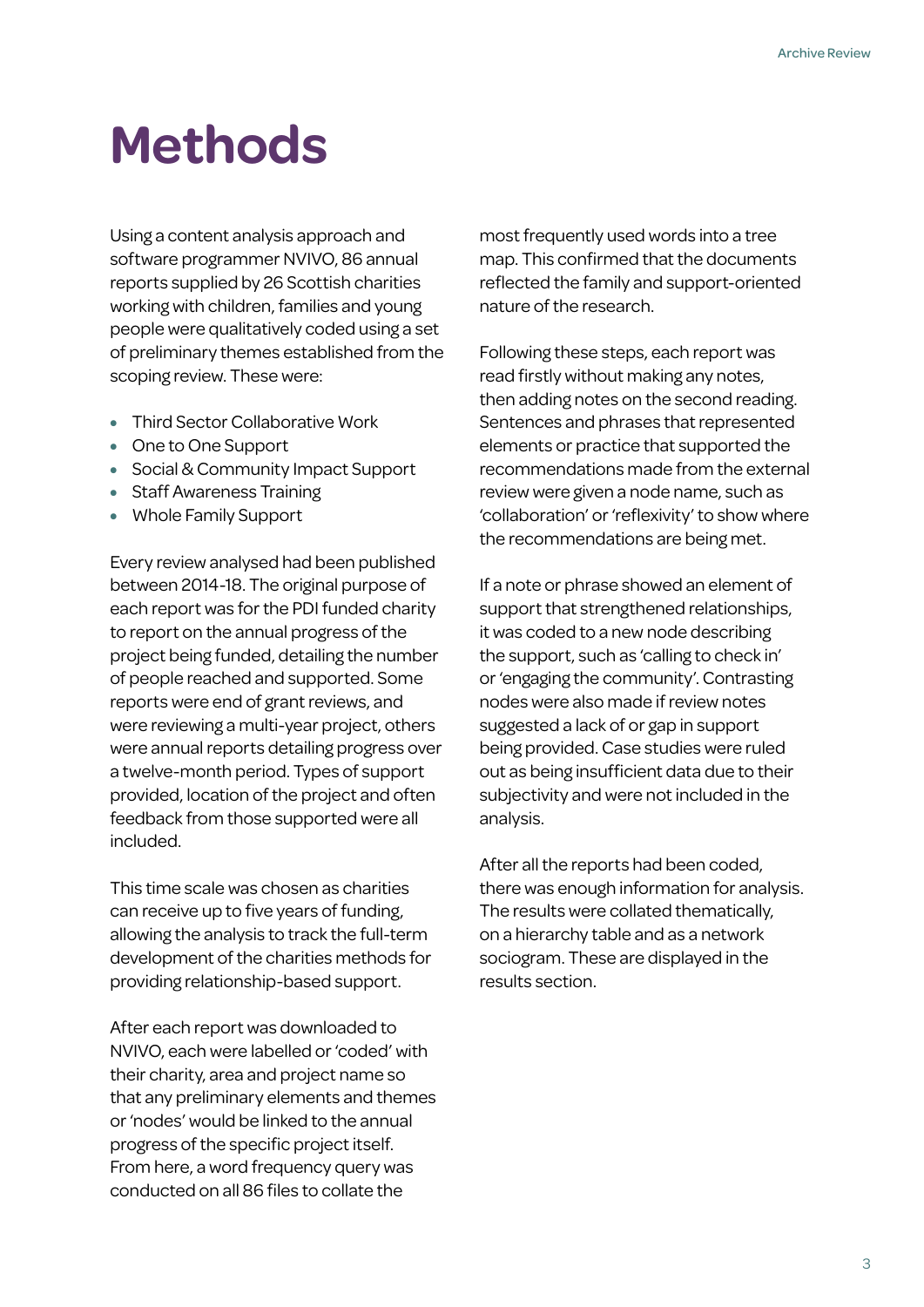### **Results**

The results are displayed using the themes that appeared most throughout the collection and analysis of PDI – funded charity annual reports.

Each theme will be covered through three sections in this review paper, delivered to be used best for different sector purposes. The findings section provides a statistical overview and generalised presentation of each theme, alongside quotes and rural / urban comparisons from the data.

This section will use a report – style approach to identify what we gathered from the results. It outlines the context of the research, using findings from the scope review to reflect on what the presence of the themes means for policy makers, academics, practitioners, children, families and the PDI. Considering the aims of this project set out using the policy landscape and scoping review, this section considers how the emergence of the themes relate to relationship-based practice, ecological systems models and the next steps of the research.

The final section offers results-based recommendations on what to take away from the presence of the theme in discussion. Going forwards to speaking with practitioners and families later in the project, the recommendations detail what should be further explored, what do we as researchers need to address from the results and what information can be used to deliver effective conversations in the next section.

#### **Results Overview**

Some of the themes that were decided upon based on the scoping review were less likely to appear in the reports, as the original aim of the reports was to review their originally set outcomes. Therefore, if the theme was not present as an outcome, there is less of a likelihood a charity would report it in the review. This should be considered as a variable out with the control of the research.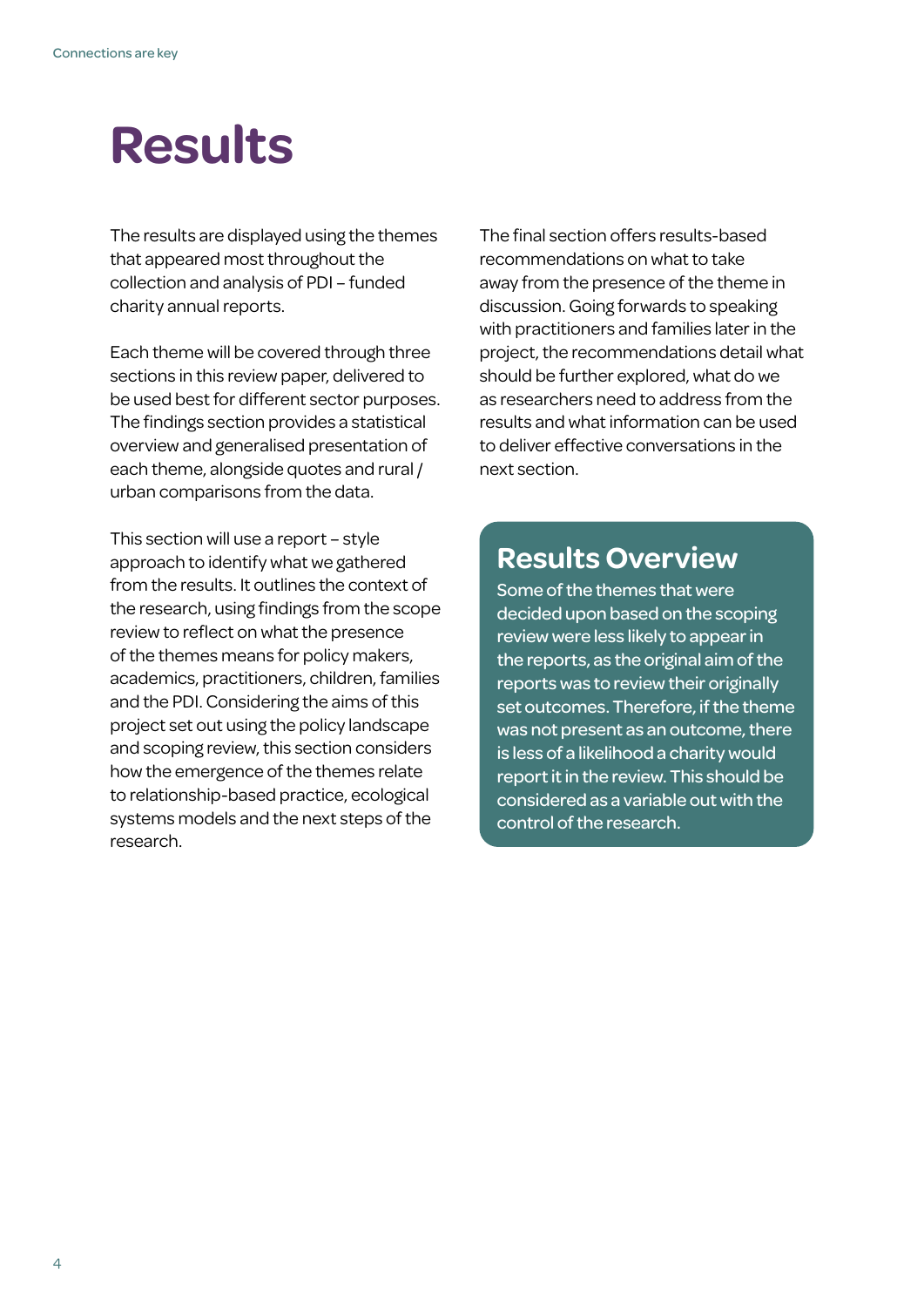### **Themes**

Once coding had been completed, 8 themes were distinguished that appeared consistently throughout the reports.

- 1. Adherence to GIRFEC Support Model
- 2. Resilience and Capital
- 3. Third Sector Collaborative Work
- 4. One to One Support
- 5. Staff Awareness Training
- 6. Whole Family Support
- 7. Establishing Peer Connections
- 8. and Social & Community Impact Support.

Preliminary results showed third-sector collaboration was the main practised component of relationship-based support rather than whole-family member work.

Resilience was a frequently discussed topic throughout the reports and was linked to increasing social skills, feelings of personal worth and abilities to navigate complex family situations

The GIRFEC principles founded prior to the reports publishing are being frequently mentioned, addressed and followed by the charities.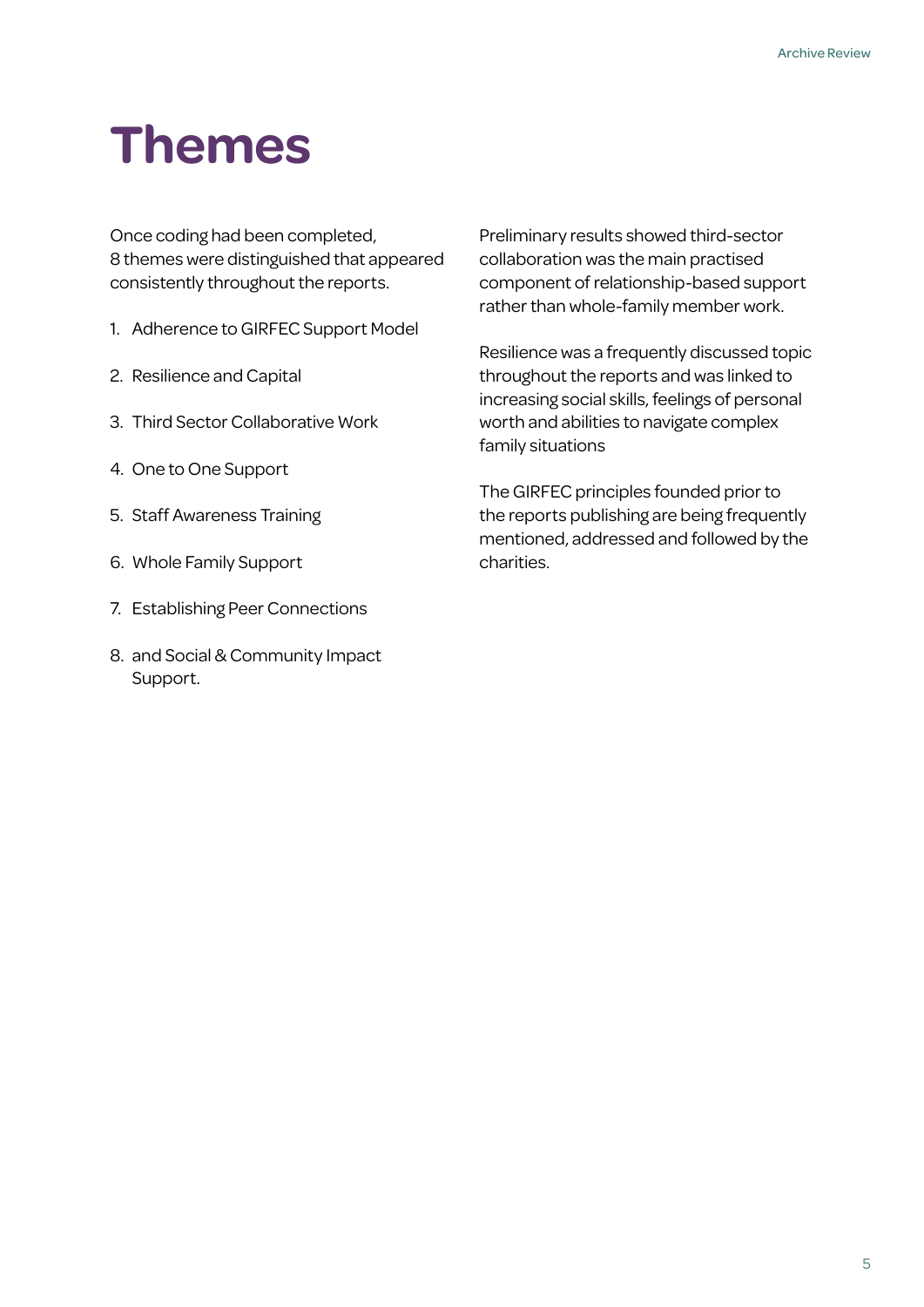### **Adherence to GIRFEC Principles**

### **Findings**

*Getting It Right For Every Child* (GIRFEC) is a child focused model published in Scotland in 2013 that aims to address, respect and work with the uniqueness of every child's experience of growing up. The GIRFEC model considers all wider influences that contribute to a child's wellbeing and is supported by research into the experiences of practitioners and young people since 2004 that shows a coordinated, multidisciplinary approach is essential to maintain all aspects of wellbeing. The model is considerate of Adverse Child Experiences (ACE's), the ecological systems standpoint and a strength-based approach.

#### **Analysis**

*Getting It Right for Every Child* featured in the projects policy landscape as the principles reflect the nature of relationshipbased practice that the research hopes to encourage. The fact this model was the most frequently occurring theme in all reports analysed shows that the model has influenced much of the support services funded by the PDI since its publication in 2014. This suggests that policy has direct influence on support provision and has inspired positive results.

Key questions that form the basis of the GIRFEC Model are:

- What is getting in the way of this child or young person's well-being?
- What can I do now to help this child or young person?
- What can my agency do to help this child or young person? What additional help, if any, may be needed from others?

Using these questions, the model identifies risks, vulnerabilities and protective factors that can inform an assessment of a child's surroundings and safety, creating evidence and experience-based interventions.

The wellbeing SHANARRI indicators present in the GIRFEC model are: Safe, Happy, Active, Nurtured, Achieving, Respected, Responsible and Included. These principles were also frequently noted throughout the reports.

When discussing how these ideals were implemented through support, the reports suggested that the model was used as a framework on which to measure the effectiveness of support, rather than using it to create a universal model. This is because the GIRFEC model recognises unique experiences, which may require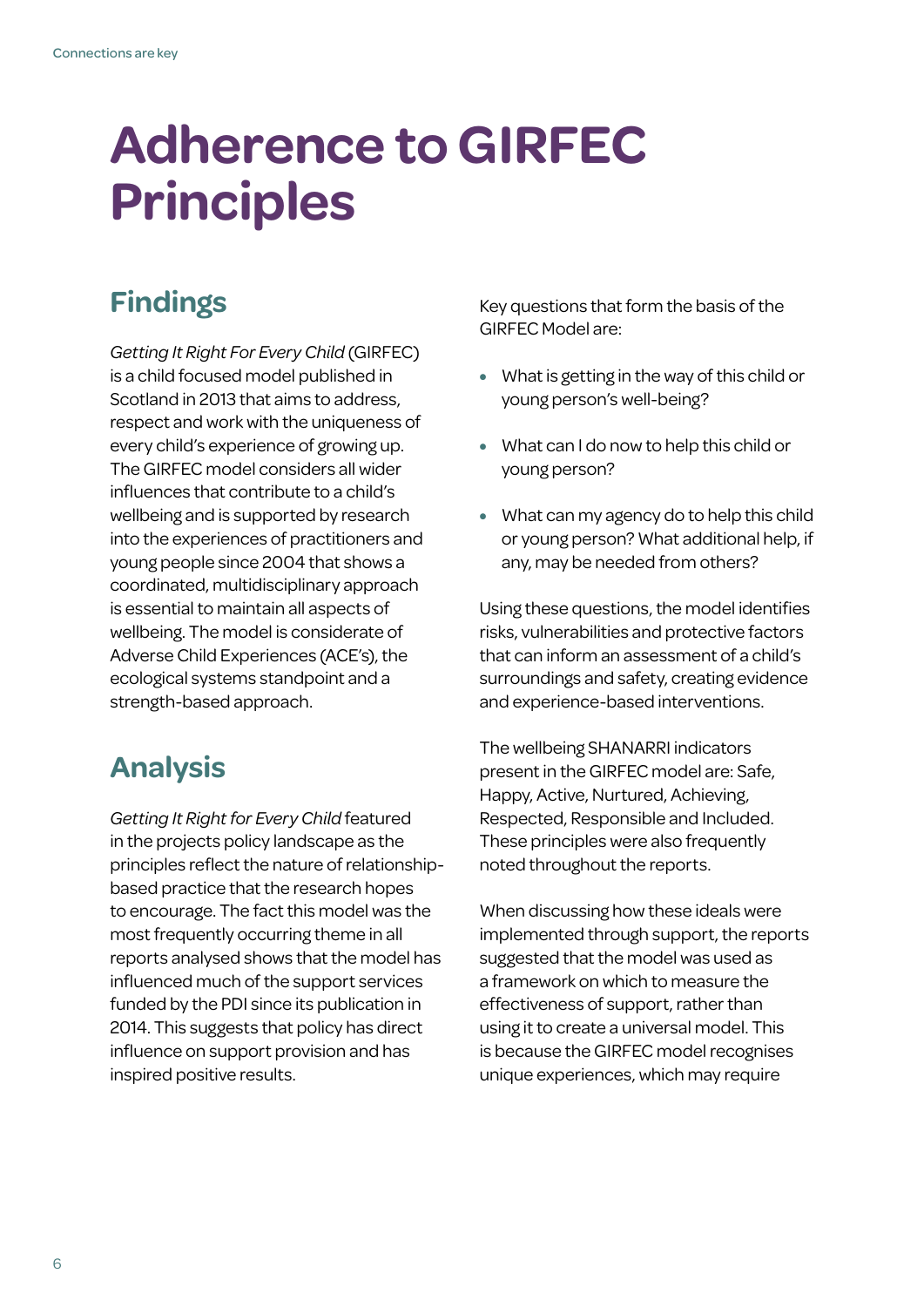support tailored to their needs. This has positive effects on wellbeing because it allows different organisation's to tailor support while remaining aware of what works for children and families.

The wellbeing SHANARRI indicators support relationship building for children and families as it asks the practitioner to assess the extent to which the child is fulfilled in their social surroundings. The indicators all represent aspects of strong healthy relationships and if they can be fulfilled within the child's surroundings, then positive support is being maintained. There has been speculation regarding the removal of children from 'harmful' families

in recent years and research that suggests more harm can come from separating a family if not approached carefully (Tew et.al, 2015). The GIRFEC and SHANARRI principles prioritise healthy relationships, which when achieved within a family setting can be resolved in other areas of the community and larger society – reflecting the ecological framework that this project promotes.

Tew, J., Morris, K., White, S., Featherstone, B., & Fenton, S-J. (2015). What has happened to 'Think Family': challenges and achievements in implementing family inclusive practice. In M. Diggins (Ed.), *Parental Mental Health and Child Welfare Work: A Pavilion Annual 2016*  (Vol. 1, pp. 59-64). (Learning from Success: The Pavilion Annuals). Pavilion.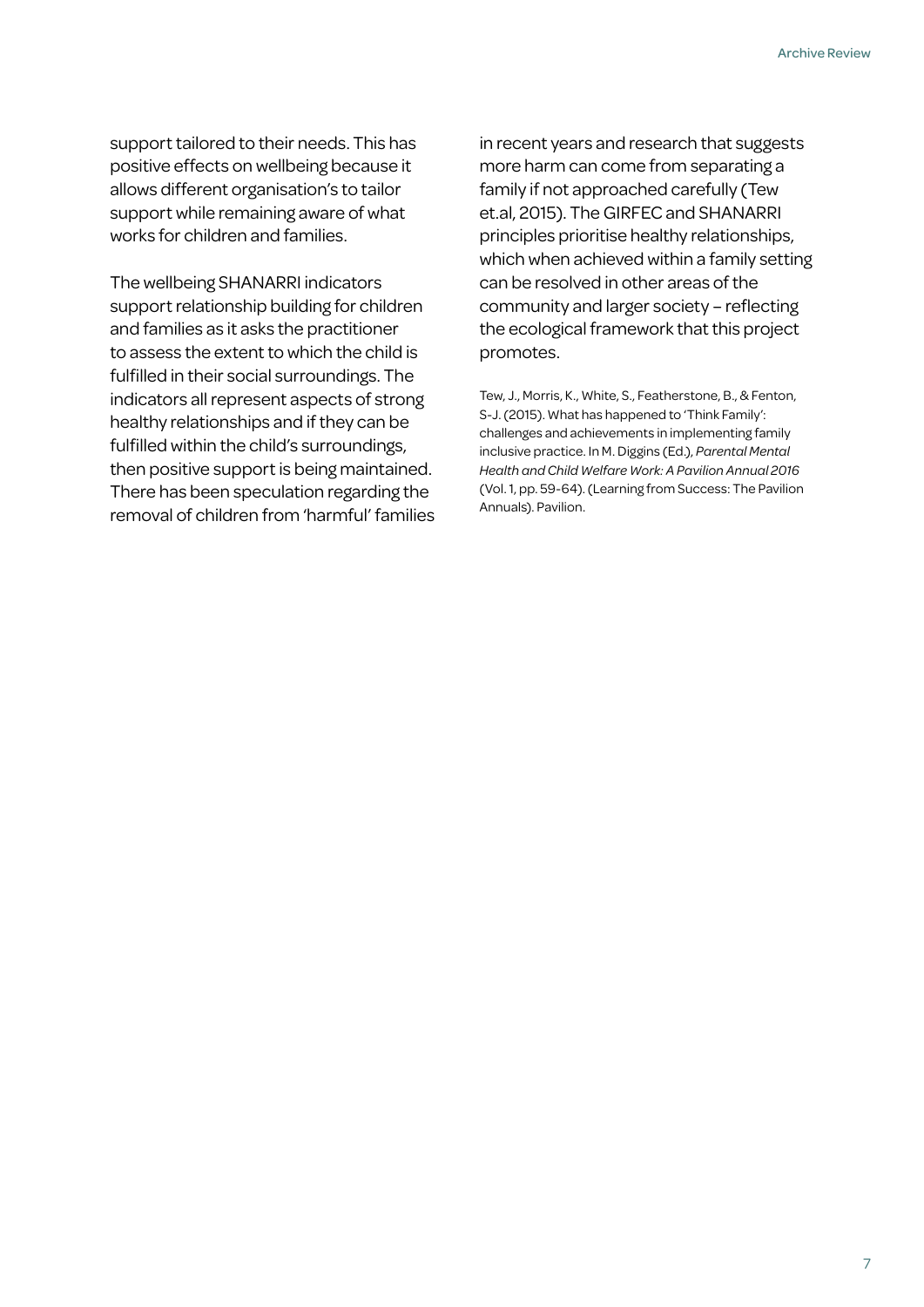### **Resilience and Capital**

#### **Findings**

- Resilience has been viewed as 'normal development under difficult conditions', or the capacity and dynamic process of adaptively overcoming stress and adversity while maintaining normal psychological and physical functioning.
- Capital can be defined as one's access to the basic networks that bring people together and allow them to develop a sense of progression in daily life – a typical development of assets for children and young people. The generic foundations of capital – personal, social and financial capital are seen to facilitate a good working relationship with the outside world and is especially relevant to a systems model are founded on shared norms and values in a person's surroundings and the presence of them brings about feeling of worth and shared commonality.
- This section presents findings that suggest resilience and capital are frequently considered as important factors to providing quality support.
- Out of the reports that mentioned risk, around 80% were from 2016/17 onwards.
- The specific term 'capital' isn't found in any reports and was found used as an academic term in the scoping review. There was no specific term found in the reports that reflected this type of support, which makes it more difficult to assess and promote.

#### **Analysis**

The key objectives mentioned in the reports to increase resilience – such as increased support structures and creative coping activities – matches the literature studied regarding protective factors. The presence of a stable adult figure, a positive parental care style and engagement in a range of activities can all reduce risk factors and promote resilient outcomes for children and young people. The presence, not just provision, of these factors shows that resilience should be conceptualised as a process and isn't a singular trait that one can internally develop without assistance. Resilience is a process which benefits from the perspective of relationship-based practice because it requires an inclusive approach from everyone involved with a child or young person that takes in takes place in every level of the society they interact with.

Another factor that can improve resilience for children and young people is the feeling of being in control of one's life and shaping what happens to them. Many young people do not have control and are moved from their families without question which can be damaging to their resilience. Allowing children and young people the opportunity to choose who they live with, or where, could give them a sense of control over their life, and can respect the uniqueness of relationship dynamics, particularly with young people who may have community members or close friends that they consider as family. Providing a proper assessment of risk and wellbeing has taken place, this would positively affect young people and allow them to progress socially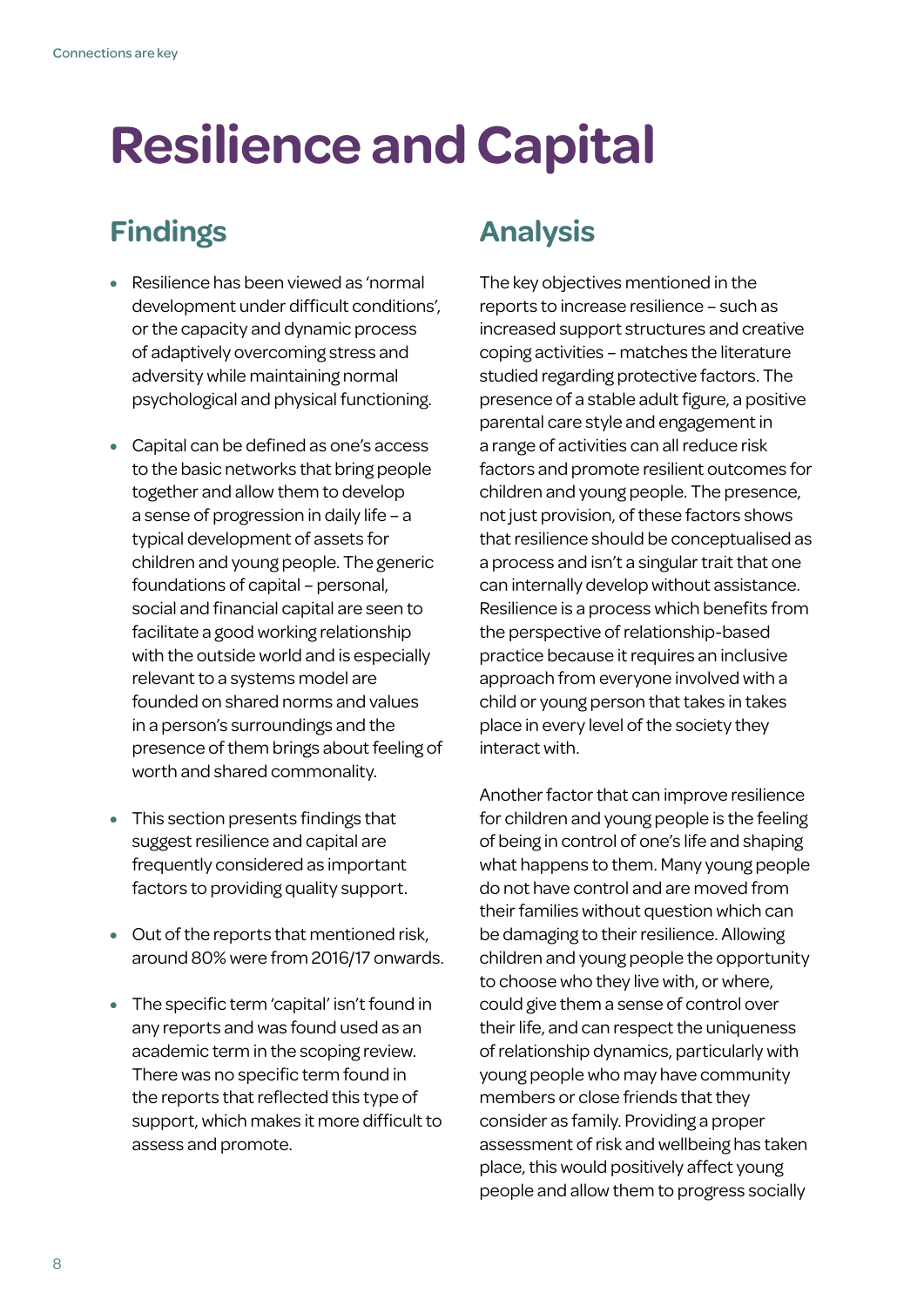and personally. For charities to effectively provide this, further training for staff would be essential to assess risk and safety of vulnerable children and families. For that to happen, increased funding for staff training would be necessary, which is where an increased focus on resilience would be beneficial in policy making – something that Scotland has been working on since 2018, for example through the *Rights, Respect and Recovery* national strategy, and the work of the *Independent Care Review.*

Capital as mentioned in the literature from the scope review was present in the reports, but after analysis of the reports, can generally adhere to notions of wellbeing. Scotland's support sector could benefit from policy strategies that define and promote capital or wellbeing as a primary indicator of positive development for children and families, as it has such a large influence on behaviour.

Despite this, there are themes of capital that came up in many of the reports through discussion of improving relationships or points of struggle for families who need support.

- Personal capital abilities and dispositions that may relate to people's prior attachment experiences with significant others
- Relationship capital- being part of supportive personal relationships where people are believed and accepted. There is such a thing as criminal or drug capital, whereby part of a persons' reason to continue using drugs or alcohol is because their social circle does the same and provides a relationship with them.
- Identity capital holding on to a sense of self that is not fractured or invalidated, and to positive social identities.
- Social capital being connected to wider social networks of social support and opportunity.
- Economic capital poverty may inhibit people's ability to 'access the resources that may facilitate the successful negotiation of their traumatic experiences.

The importance of capital for children and families can be explained in that the more social capital an individual has, the more embedded the individual or family is into their social networks and community. Resilience and capital go hand in hand as a process – having strong capital links can improve resilience and improving resilience can increase forms of social capital. Understanding capital can be beneficial for practitioners as it can be useful to set goals and manage tasks relating to the types of capital a person is hoping to improve. It can be used as a valuable measuring tool for assessing needs, and practitioners can use it to promote personal development in relationship-based practice. It is particularly important to relationshipbased practice as it encourages a personcentred approach, which is the beginning and foundation of connecting positively to the rest of society.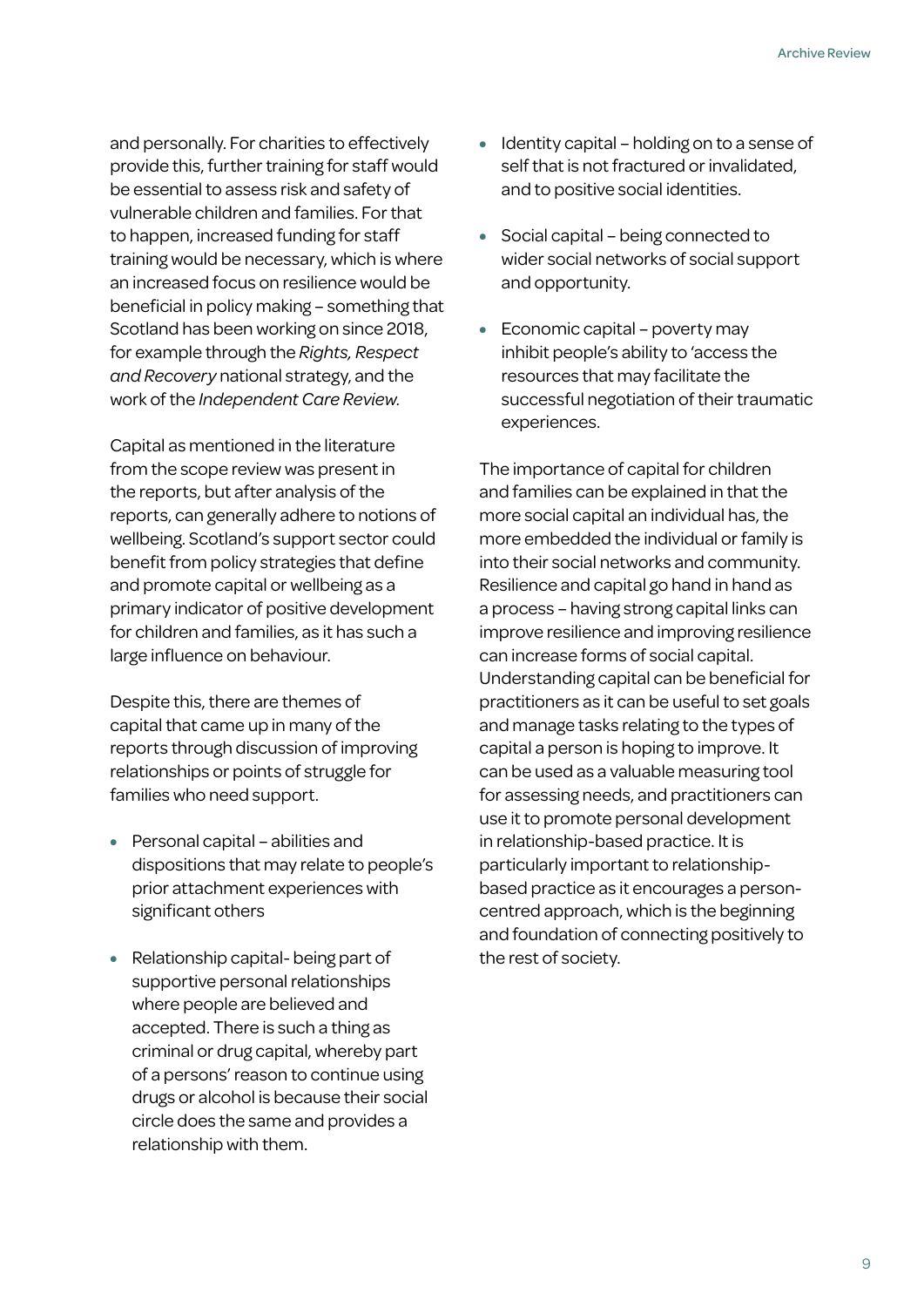### **Collaborative Third and Statutory Sector Support**

### **Findings**

- Collaborative third and statutory sector support is the presence of a working relationship between two or more people working together from different organisations to support a child, young person or family. This could be a support worker being in contact with a school teacher to keep updated with a young persons' progress, or two or more third sector workers maintaining contact throughout support regarding a young person's wellbeing.
- Schools are one of the most frequently included service in collaborative work
- Lots of referrals come from other third sector support services
- Half of rural charities also reported third sector collaborative work.

#### **Analysis**

Third sector collaborative working is a method of support based on maintaining relationships and focuses on cross project or sector relationships with a young person rather than between a young person and their family. This could be because an open communication between sectors is seen as improving the status of people most distant from services by involving them with different organisations.

Third sector support works well and has positive effects on referrals as lots come from other services. The third highest mentioned theme, it is much more frequently mentioned than whole-family support. It is a vital and positive first step towards a quality level of relationshipbased support. However, the literature suggests this type of support works best when used alongside other methods such as whole family support. Isolated, this support doesn't necessarily mean that relationships between family members are improved. As contact is mostly made with one person, the development of family relationships is only recorded from a single angle and leaves space for potential risks to be missed.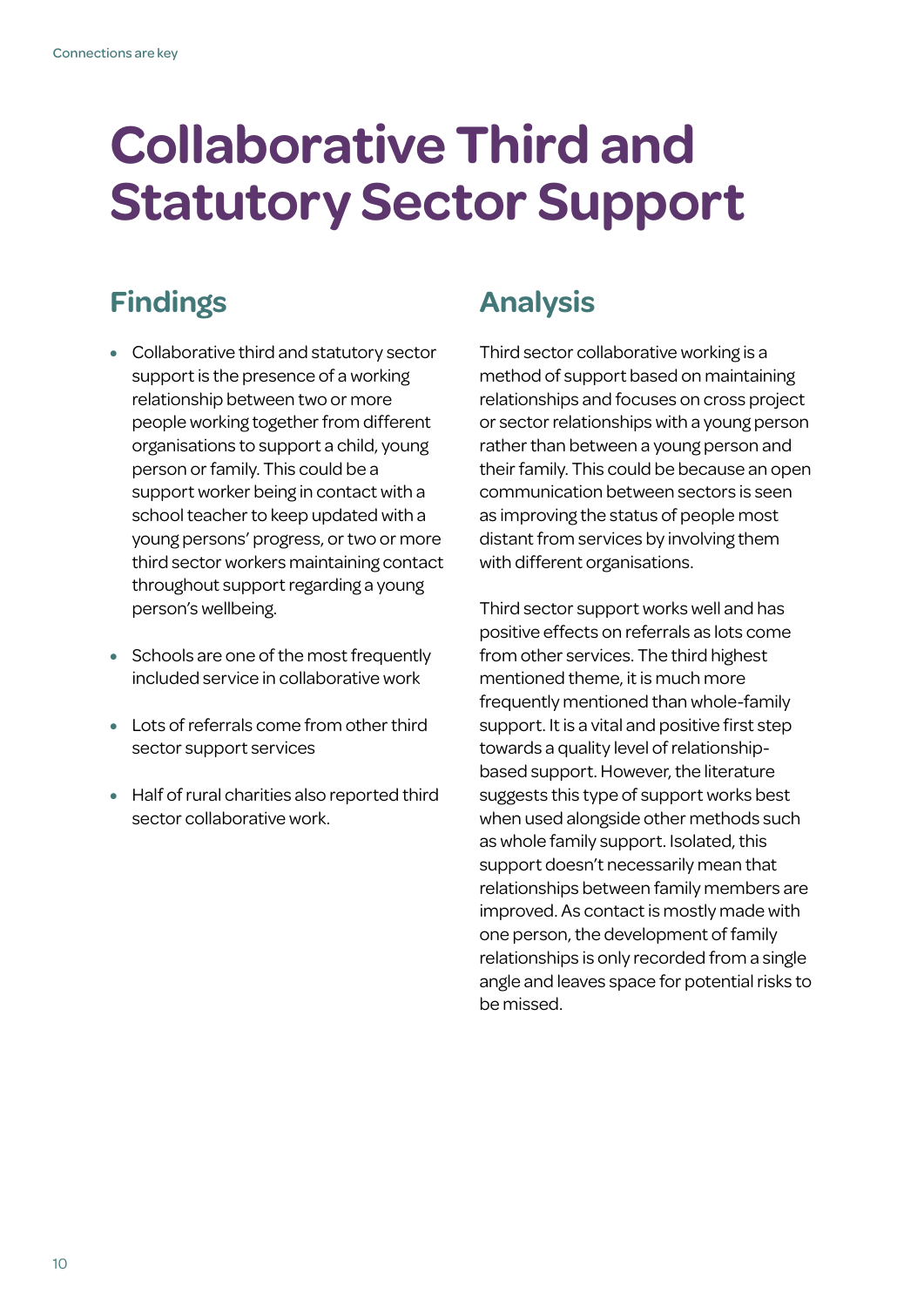Out of the 87 reports, 2% reported using third sector collaborative work alongside whole family support. Using both together alongside the other was stated in the literature to be an effective way of supporting young people, children and families, yet it isn't being implemented in practice commonly across Scotland. Throughout the reports, the number of instances where a family or individual were able to guide their own recovery was particularly low. Once gathered, the information suggests that much of third sector work interventions are discussed and negotiated at a professional level between workers, which makes up a small portion of 'relationship-based' work. However, it is often implemented 'at' a person or family, which is where it falls short of quality relationship-based support. A lack of communication between everyone concerned with a child's safety is potentially where this method needs strengthened.

If support from different organisations is consistent and compatible, this type of support can be effective. However, the purpose of third and statutory sector collaboration can become disconnected through a lack of communication or faceto-face meetings, and some children and young people can fall out of touch of support.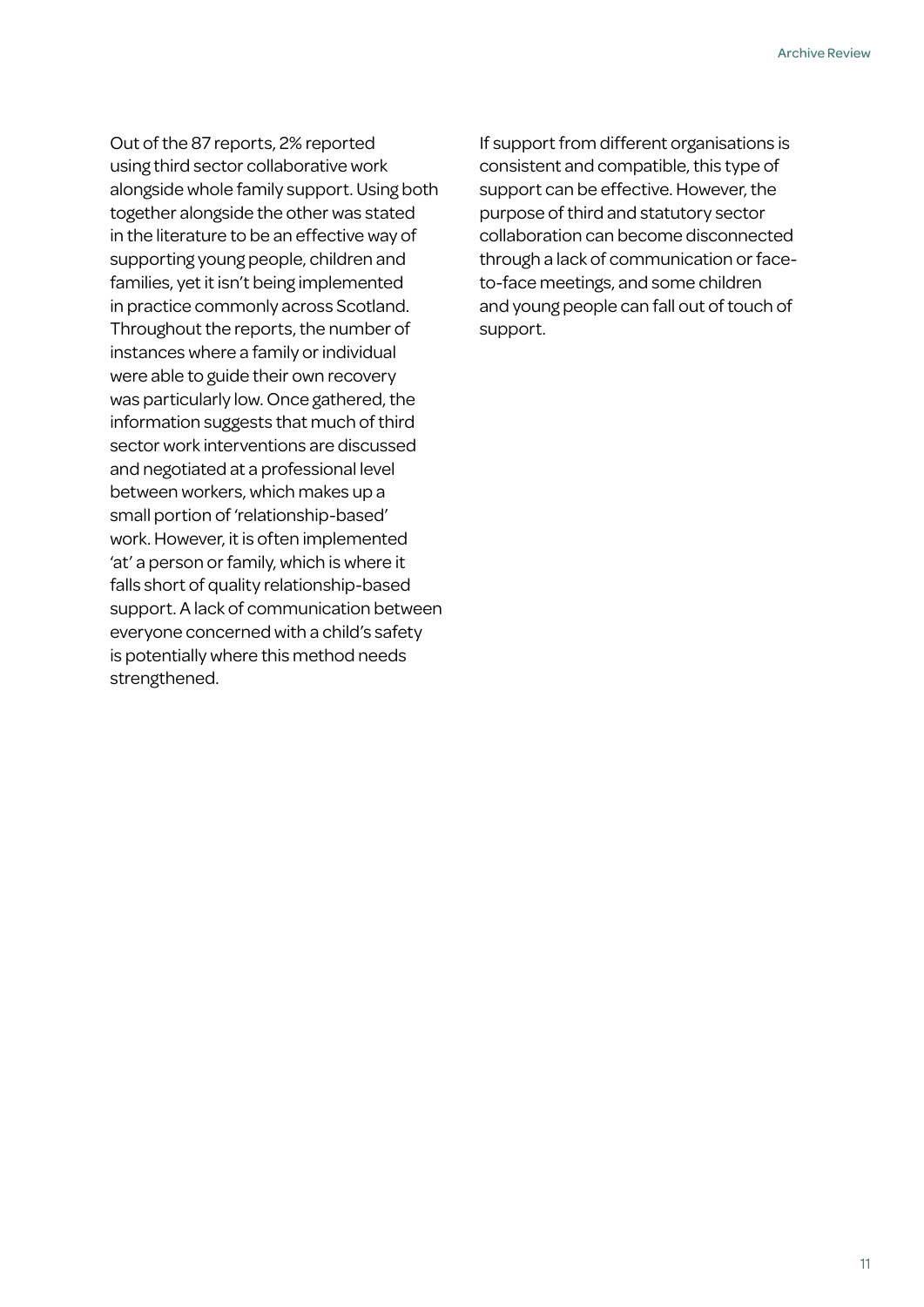# **One to One Support**

#### **Findings**

- One-to-one support is to work with an individual usually in a private setting, having conversations regarding personal reflections, progress or struggles, or just staying up to date with their daily lives to secure a relationship between practitioner and individual. While oneto-one support usually takes place face to face, it can also take place over the phone, via text or sometimes through email.
- For 1-1 support, 56% of reports from rural charities reported using this method. 100% of this support was with young people rather than adults.
- 1-1 support and 3rd sector collaboration are the most frequently used support methods, both mentioned in 51 reports out of 86.
- 60% of urban reports said that their charities use 1-1 support. 10% of this is for adults.
- 1 to 1 work is particularly useful for assessment of needs, risk assessment and building confidence

#### **Analysis**

Third sector collaboration and 1-1 support go hand in hand in nearly all the reports (there was less than 5% that reported one but not the other) This is good because quality relationship-based practice requests that work is not done in isolation, and reflects positively on the presence and interconnection of both themes in the scoping and archive review.

However, 1-1 work was 90% and upwards with children and young people only, suggests that the 1-1 work is being done in isolation from the rest of the family. If all 1-1 work is taking place with young people, it is difficult to understand where parents and families are located within this system of support and how their needs are met in a holistic way. The research poses the question whether parents or families should they be more included, or whether the success of this support is down to children and young people having a space where they feel safe to be honest and express themselves.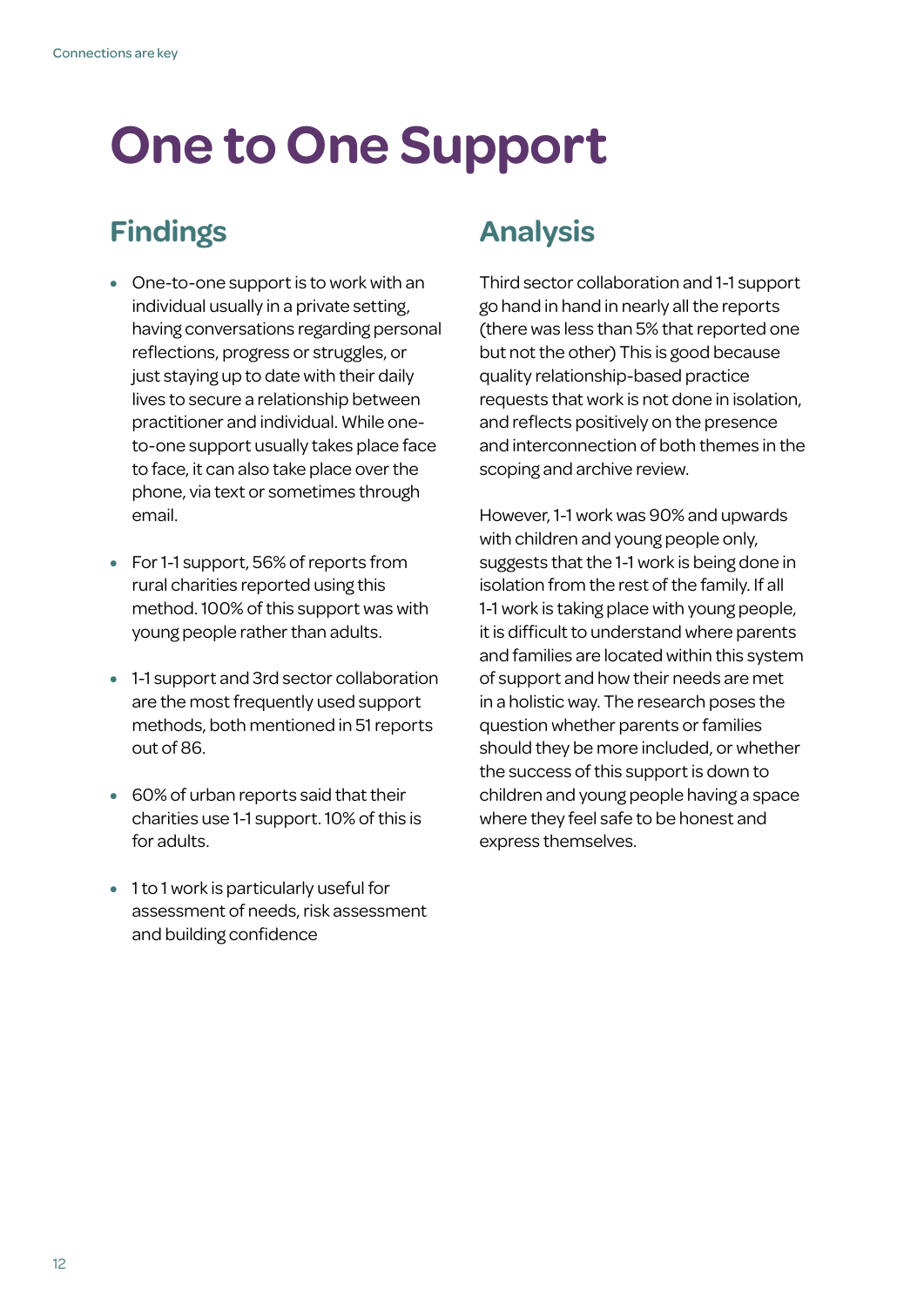1-1 work has the best result when working with the whole family as well. If more contact was maintained with multiple family members, there may be less dropout rates due to a better understanding of the family dynamic, or a better chance of long-term improvement after support is finished as the family have improved dynamics and may be able to be more open.

Aside from this, the data in reports suggested that children are positively reacting to the support and it is serving a positive purpose to wellbeing development. 1-1 support tends to build confidence in young people to interact, especially when involving befrienders as they can develop a close relationship with someone outside their close circle of communication. It might be that practitioners providing 1-1 could consider the other individuals in a young person's life to strengthen relationships between

children and families. If combined with other family members, 1-1 support is more likely to improve resilience and relationships. The two are undoubtedly connected, but more needs to be done with the whole family to understand the position of the child.

*The Quality Principles for Drug and Alcohol Standards* (2014) states that services should be more family inclusive with their practices. Published the same year as the GIRFEC model, it appears to have had less influence on practice and support interventions than the other. If a similar approach to intervention was published as done with GIRFEC – setting out basic principles may allow services to guide, regulate and recognise their family inclusivity- there is potential for a similarly positive response, finding an increase in these services as the guidelines did so with the GIRFEC model.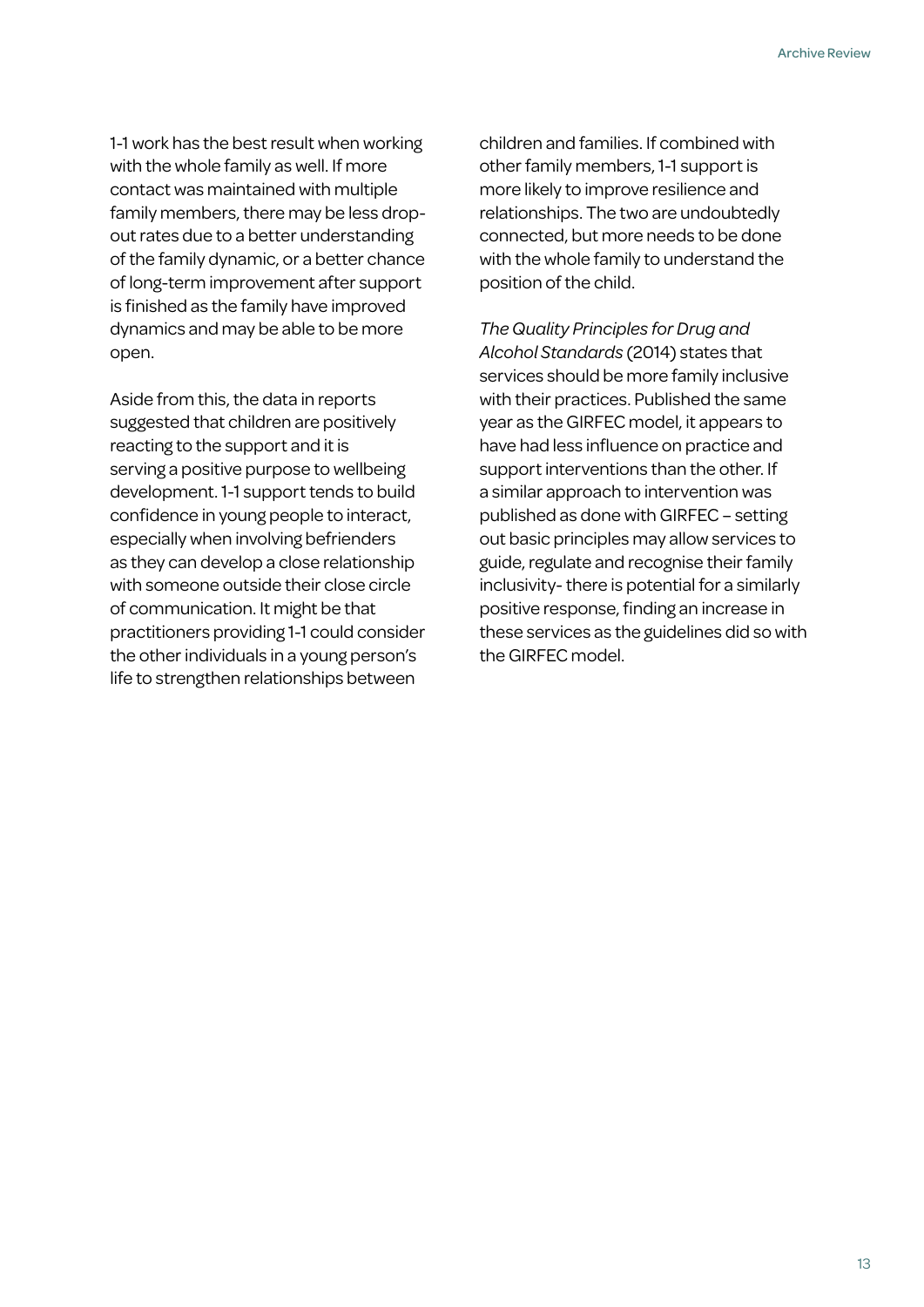# **Staff Awareness Training**

#### **Findings**

- This section points out the presence or absence of types of staff training that have been noted to improve relationship-based practice. These include training in reflexive thinking, listening and responding to feedback, risk assessment training and familyguided support.
- Quarriers Moray said 'Skilling staff in Motivational Interviewing has increased our ability to work with those who feel stuck in a situation they cannot change, helping us identify with them aspects they can change, and how they can do this.'
- Only 1 in 10 urban charities reported risk assessment training, whereas 1 in 4 rural charities reported risk assessment training.
- 50% of rural charities report using family guided support whereas urban areas are much less likely to let children and families guide their own recovery journey (18%).

#### **Analysis**

Staff training is essential to fully understand the nature of relationship-based practice, being able to engage with children and families, and being aware of emotional effects of working closely with an individual living with alcohol and drugs.

Reflexivity, emotional awareness and trauma informed practice are a small number of topics that are generally covered during training for this practice. This theme links in with the understanding of GIRFEC principles and is similarly without a basic framework or guidelines for providing relationship-based care.

Staff awareness training was acknowledged in most reports, but there was less description on the types of training provided, particularly when discussing relationship-based practice. This lack of specification in training may be due to the broad scope and nature of relationshipbased practice, and the unique responses to families based on individual experience. It isn't possible to tell if a framework or training plan would benefit practitioners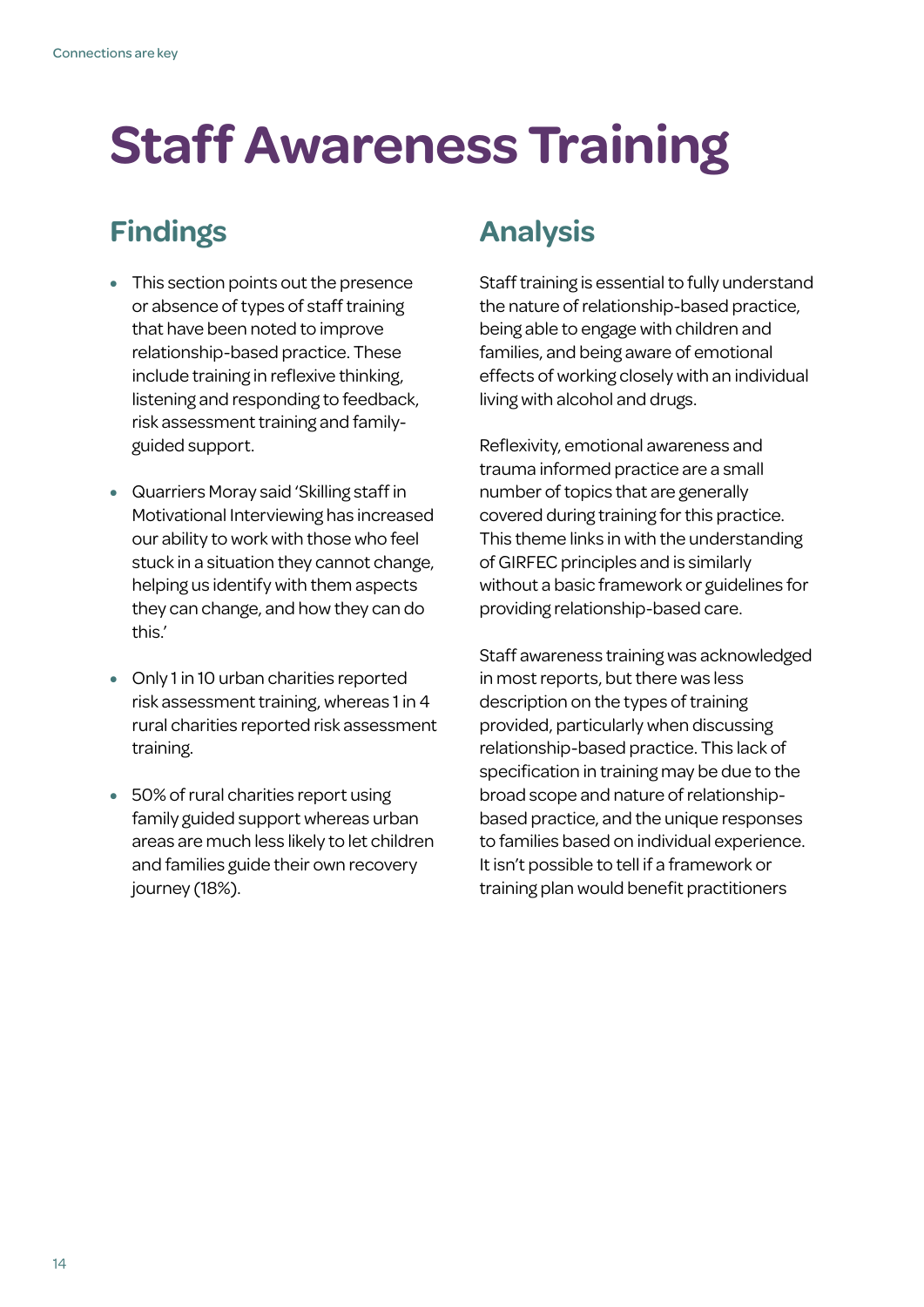and charities, but the results did suggest that more training on complex cases would be useful, such as risk assessment and management. Risk assessment has been increasingly mentioned in reports and is likely due to the increase in focus in policy reports and literature such as the *Quality Principles for Drug and Alcohol Services* (2014). A thorough risk assessment should consider the strength and resilience factors of the young person and/or family, support networks and resources that a family must draw upon to better identify the nature of intervention necessary to protect the child. A thorough approach to risk assessment also needs to consider the GIRFEC key questions.

One of the reasons stated in older research that many practitioners struggle to provide high quality relationship-based practice is either due to a lack of training or a lack of resources and time to provide the

practice (Velleman and Templeton, 2007). As stated in the scoping review, there has been a shift towards a more computerised mode of support which requires less reflexivity, experience-based assessment and emotional responsiveness. In a recent Coalition of Care and support Providers in Scotland (CCPS, 2017) business resilience survey, respondents expressed concerns about gaps in service provision, particularly to do with a lack in accessible services for those with complex needs. Alongside this, respondents expressed a lack of flexibility in their roles which could be due to training needs. The reports analysed more to do with progress of provision than staff training, so there was a lack of feedback regarding staff training at this stage to support the older literature. The next stage of speaking to practitioners will gage a better understanding of the topic.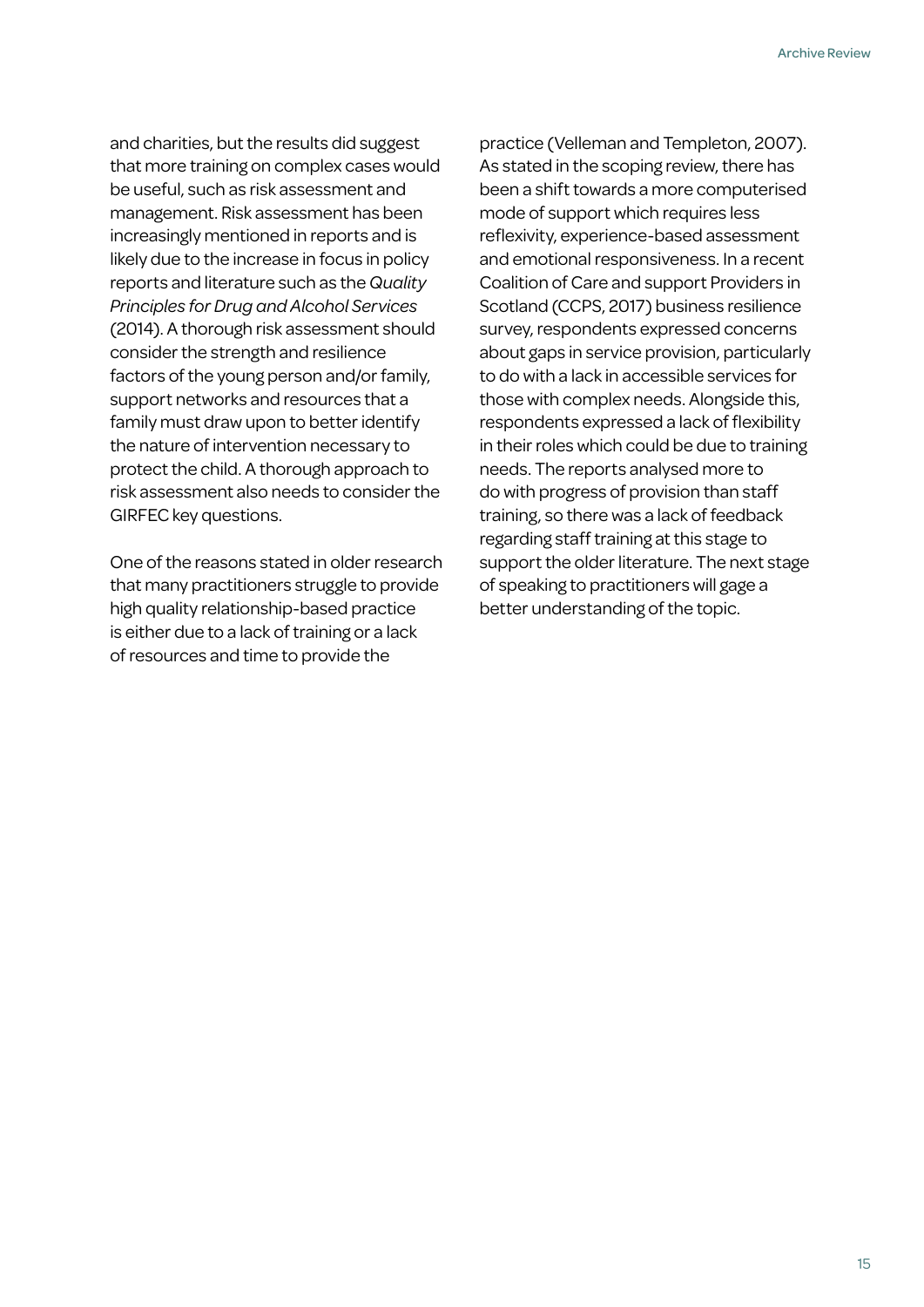# **Whole Family Support**

#### **Findings**

- Whole family support is the provision of care towards multiple family members who are referred, usually due to being affected by a single member (young person or parent) drug or alcohol dependency. Whole family support can be provided in many ways, either family in a group setting or with single members at different times. The main component is that there are multiple family members getting support with how to cope, support and progress as a family to overcome a singular issue.
- Whole family support has increased in number since 2015, with most references towards this type of support coming from 15-16 onwards.
- Whole family support is the more common support method in rural charities than urban charities
- Out of 71 urban charities, just under half described using whole family support

#### **Analysis**

Whole family support as described in the scoping review doesn't take on the form of one specific method or model, rather it exists so long as there are multiple family members working together in a support program. The support program can be defined by practitioner, family members, and can range from group support sessions or one-to-one sessions with different members of the same family. Given the wide variety of ways that this model can be achieved, the researcher expected evidence of whole family approaches to be more frequent than has been found. Each other theme covered in the archive analysis is considered essential to providing high quality relationship-based practice to families. Using a combination of methods found in these themes is key to achieve the level of support that the policy landscapes covered are aiming to reach. Ensuring that there are quality interpersonal relationships between practitioners and families, between family members and between care workers should be approached as a priority rather than using singular methods, as it is closely linked with increased wellbeing and resilience. Having at least one adult that a child or young person has a close relationship with is key to improved resilience and including multiple family members in support offered can enable this.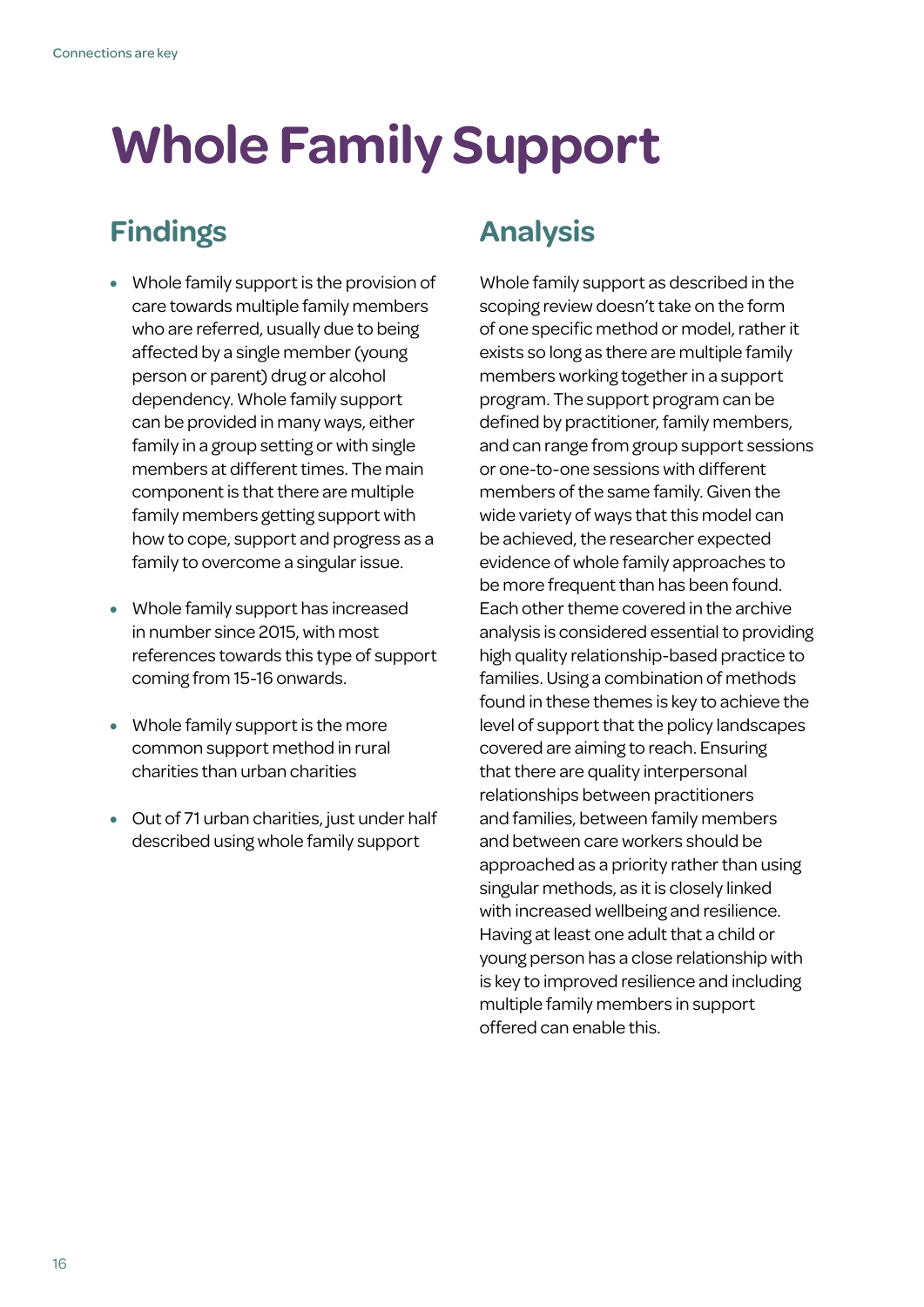Portions of the *Rights, Respect and Recovery* drug and alcohol strategy and the intentions from the Independent Care Review show a commitment to whole family approaches, as it can reduce children being removed from families by identifying support networks within an already present social circle. Also supported in these documents is giving decision-making power to families, linked in with the GIRFEC model. As two of these documents were published in 2018, it can be hoped that these values become more present in future policy and practice. The variety of structure and methods of providing a whole family support plan can be a potential issue as well as a benefit,

as there can be a lack of understanding of service provision. Without a set guideline to follow, it can be easy for gaps in practice to go unnoticed and harder for quality support to be measured. However, this is an offset effect of practice that works around family decision making and it should not be considered as ineffective – rather a method that requires consistent evaluation and feedback to ensure it is working properly. So long as whole family approaches are producing positive results for children and families and enabling relationships to grow and be maintained, the approach serves a great purpose to relationship-based practice.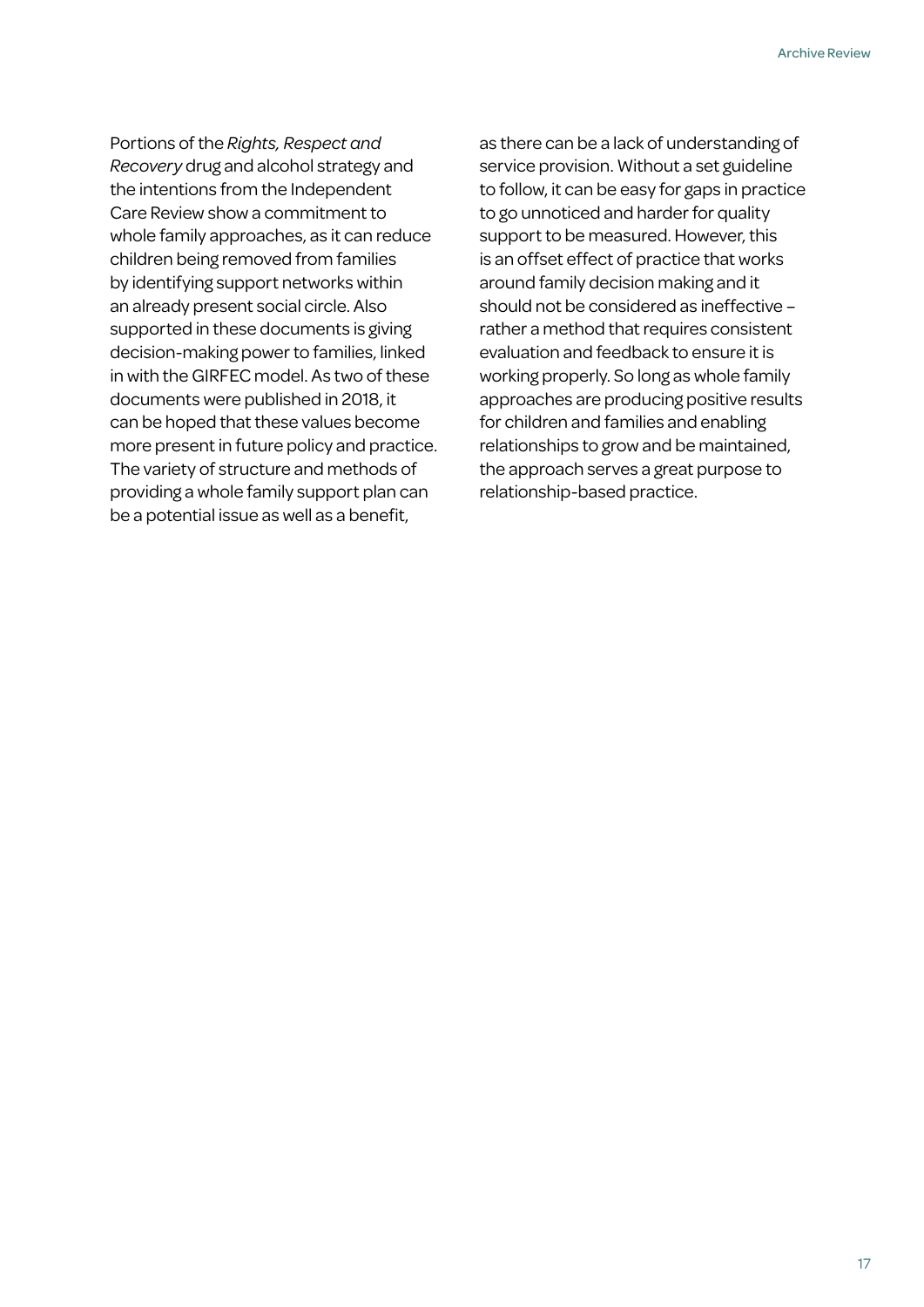### **Social and Community Integration Support**

#### **Findings**

- Social and community integration support is closely linked in with improving resilience and capital but is a type of support that aims to have individuals and families becoming more integrated in their local community and improving social skills. Generally, this type of support involves finding work for young people, improving relationships and connections between family members and communities, and creating opportunities for people to participate in local activities.
- Only 6 out of 16 rural funded charities are listed as noting work to do with the child's social wellbeing in the wider community. This was a similar result in urban areas.
- Less than 40% of all charities reported providing community integration support
- Outdoor activities and overnight stays have received the most positive feedback from children, young people and families. It seems to be an activity that ticks most of the boxes in that it involves the whole family, the community, its it gives space to bond relationally.

#### **Analysis**

Social and community integration support is important to the project as the presence of strong community ties is essential for healthy relationship building when using a structural / ecological model of relationship-based support and reinforces the idea that each member of society has a responsibility to ensure the safety and wellbeing of children and young people.

The results that came from the archives suggest there is a significant lack of support that focuses on integrating children and families with their local community. Strong local networks are facilitators of trust, social support and increased wellbeing through the development of close relationships – a frequently discussed goal and a driving factor of this project. However, this tactic could be used more and the lack in provision suggests a lack of awareness of the benefits of this support.

When young people or families are affected by alcohol and drugs, they often become isolated in the community. This could be due to the stigma of living with alcohol and drugs, attempts to keep issues hidden, or due to communities generally finding it difficult to approach or support children and families living with alcohol and drugs. This is also something that may change depending on the urban or rural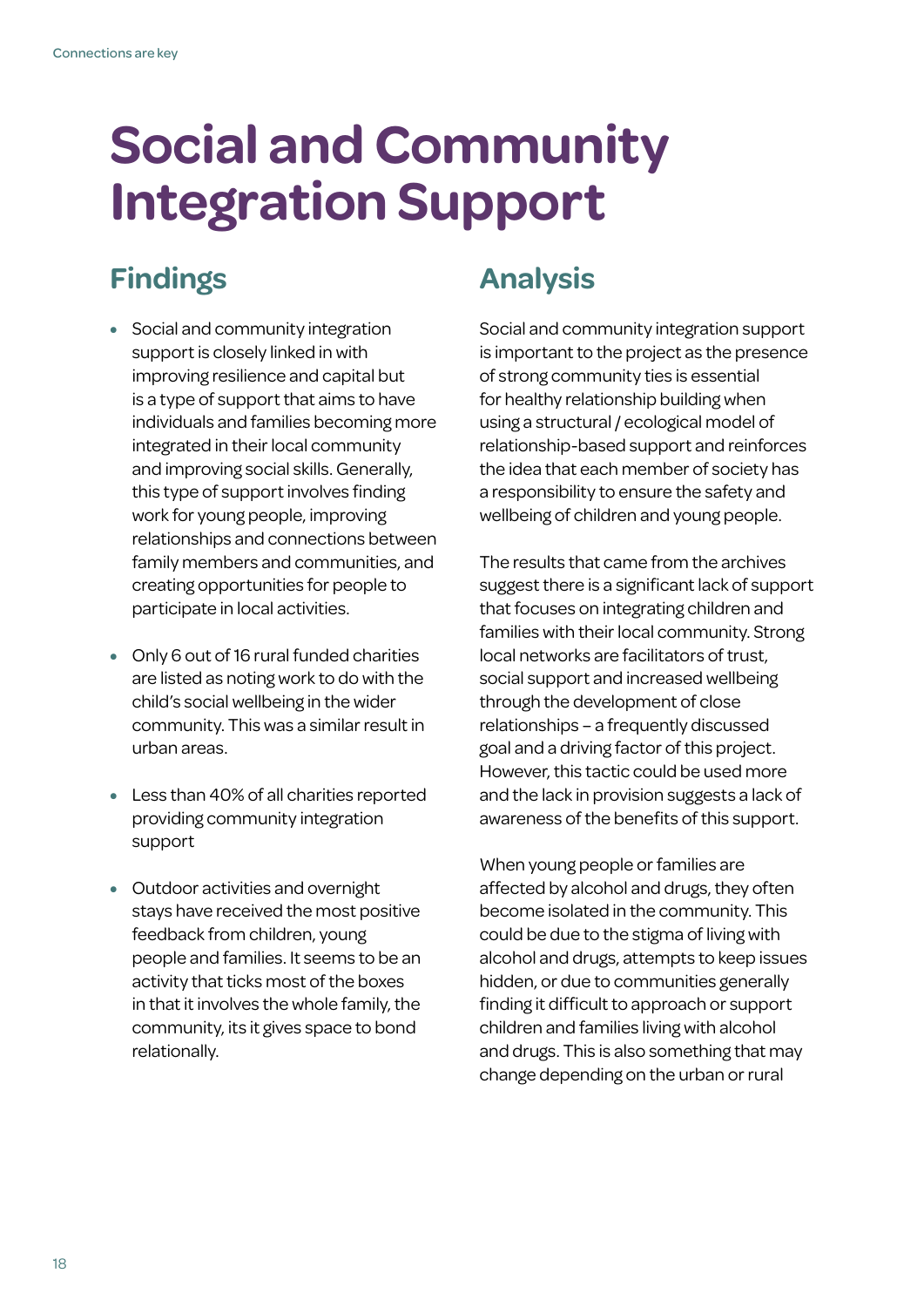location of the family. A reason that social and community integrative support could be difficult is due to the accessibility of the physical community itself. In rural areas, less than 1 in 3 charities reported this type of support and this could be because it is difficult to arrange young people to travel to nearby towns or cities to participate in community projects.

As discussed in the scoping review, this type of support might be more difficult to provide in urban communities as strong ties to neighbourhoods might already exist but with others who are also living with alcohol and drugs, creating larger group exclusion from larger social communities in a city. This issue requires larger consideration towards support solutions, as the relationships that exist in these communities are still important and must be treated that way when considering broader community integration methods.

Regardless of the difficulties that face this type of support provision, it must be considered a priority as the results show there is evidence for its effectiveness. The scoping review suggested that increased community participation for young people especially can be good for employment opportunities, positive mental health development and improving sociability. To do this, strong family relationships must also be at the heart of practice to ensure positive social development.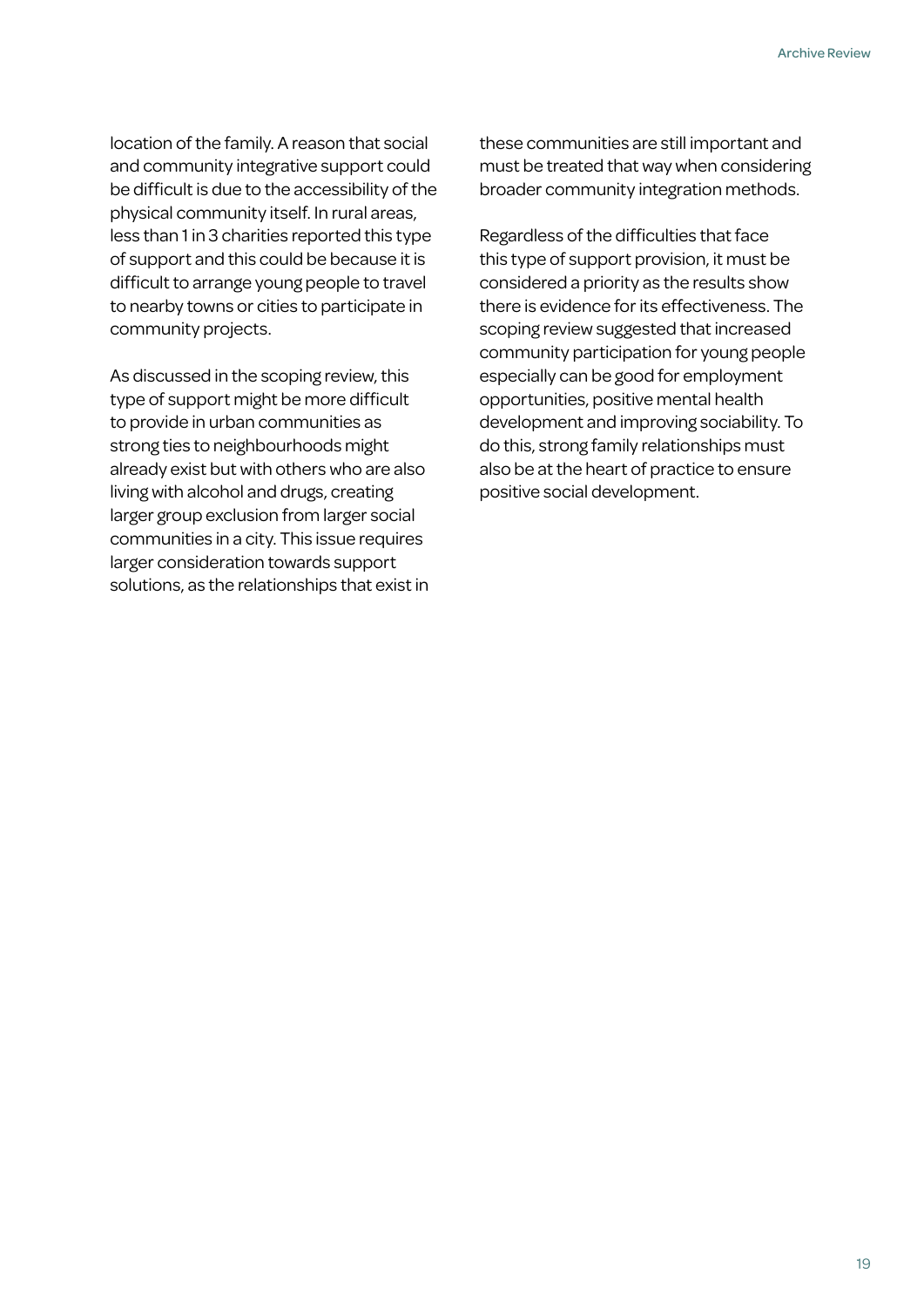### **Establishing Peer Connections**

#### **Findings**

- Establishing peer connections is a way of supporting people which generally includes creative or social activities, outdoor excursions, or meetings at local ADPs and schools where people can connect with others that have a mutual focus- be that their age, current situation or other. Young person group work is used as peer support and can be a positive experience for young people and can be a way to build confidence and social skills.
- 50% of urban charities reported to use group work as a method of support, compared to 30% of rural charities. Access to transport or activities could be why.
- The area with the highest reports of group work is the central belt.
- Out of 30 reports that referenced young person group work, 16 also reported specifically supporting young carers in groups.

#### **Analysis**

Establishing peer connections is an important theme of relationship-based practice. It supports the ecological structure of relationship building discussed in the scoping review and connects a person to the immediate community.

Just over half of the mentions of establishing peer connections came from young carer peer support, reinforcing that young carers can be isolated and in need of support that allows them to develop relationships with others their own age and status.

Alongside one-to-one support, group work is one of the most frequently used methods of support and when used with other techniques is a founding component of high-quality practice, as found in the scoping review. There is a 20% drop in group work references in rural charities compared to urban areas. As most peer work is done with children and young people, this could be due to a lack of transport or travel options for young people to meet up with each other. It could also be to do with a lack of space, staff or training. This will be covered in the following research where we intend to talk with practitioners discussing their experiences of providing support.

The lack of adult peer support could either suggest that it's not an effective method of practice or that there is not enough training or guidance towards it. It is also indicative of the focus that PDI has on children and young people rather than a whole family focus. The next step of this project will be able to tell further which is the case.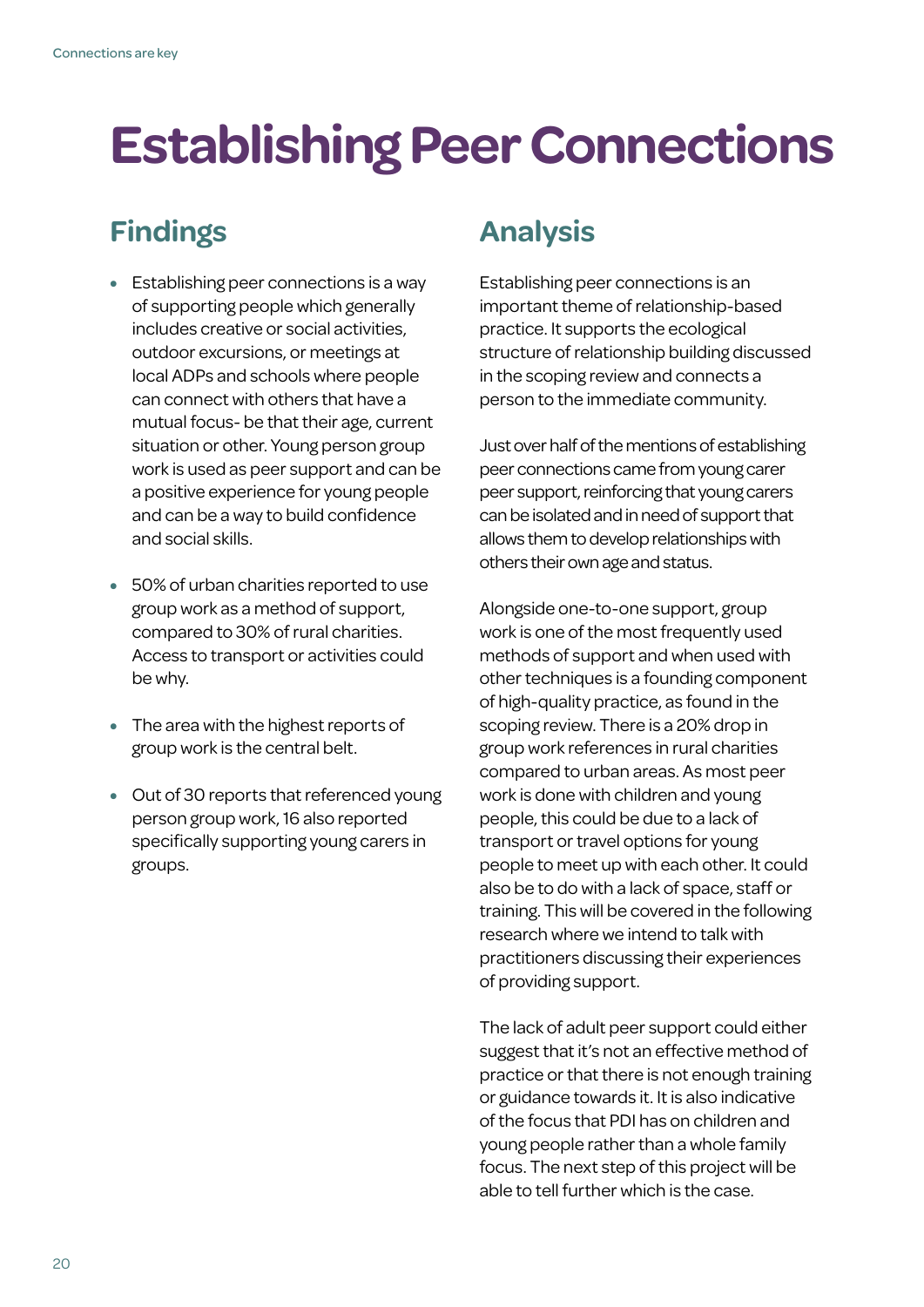### **Reflections and Next Steps**

The themes that were discovered in the analysis of archives were in keeping with the values found in the previous scoping review. One of the most important findings was that there is often a misidentification of what true whole family approaches are, as it is often referred to in third and statutory sector collaborative work. The most frequently recurring theme, Adherence to GIRFEC principles, is a good indicator that most charities are following the government policy model and suggests that the open guided structure is accessible and implemented by charities almost universally. Further recommendations that come from this project should therefore aim to take a similar approach in developing an open guidance with a set of principles that are able to be shaped independently into a unique support program to adapt to complex needs.

Resilience and capital were the second most frequented theme, which is interesting as the language that it was reflected in differed from the scoping review. It appeared from analysis that practitioners were aware of the meaning behind the terms but did not have a way of measuring or assessing the presence of the concepts. As the ideas are central to developing strong relationships, they are central to relationship-based practice. Where possible, practitioners and families should be asked about what these terms mean to them and how they can be incorporated into more strategies of practice.

Third and statutory sector collaborative work is the most often used method of

support alongside one-to-one support (in rural areas). The mentions of this practice in the reports suggested that there may be a misidentification between collaborative work and relationship-based practice, and that there is room for improvement in the level of relationship-based support being provided. A combination of collaborative work with other support such as one to one and whole family work is where relationships are best developed, and this is something to be included throughout the rest of this project.

One to one support followed as the most popular support practice and was provided to young people on 90% of the reported occasions. One-to-one is a wholly positive practice according to feedback, however, again best works when combined with work with other family members. Further research will enquire about the ways young people take away meaningful lessons from this support that allows them to develop positively as an adult.

 The main results that came out of the theme of staff awareness training was that research is required into what staff and families need to provide relationshipbased practice properly. The next stage of our research will focus on what is needed to address complex needs, speak to multiple family members, and understand what they believe supports their families. Whole family work appeared less in the reports than expected which could suggest that practitioners and charities are favouring aspects of support that best when combined (one to one support for example) but using them in isolation more often than not. Next is to find out why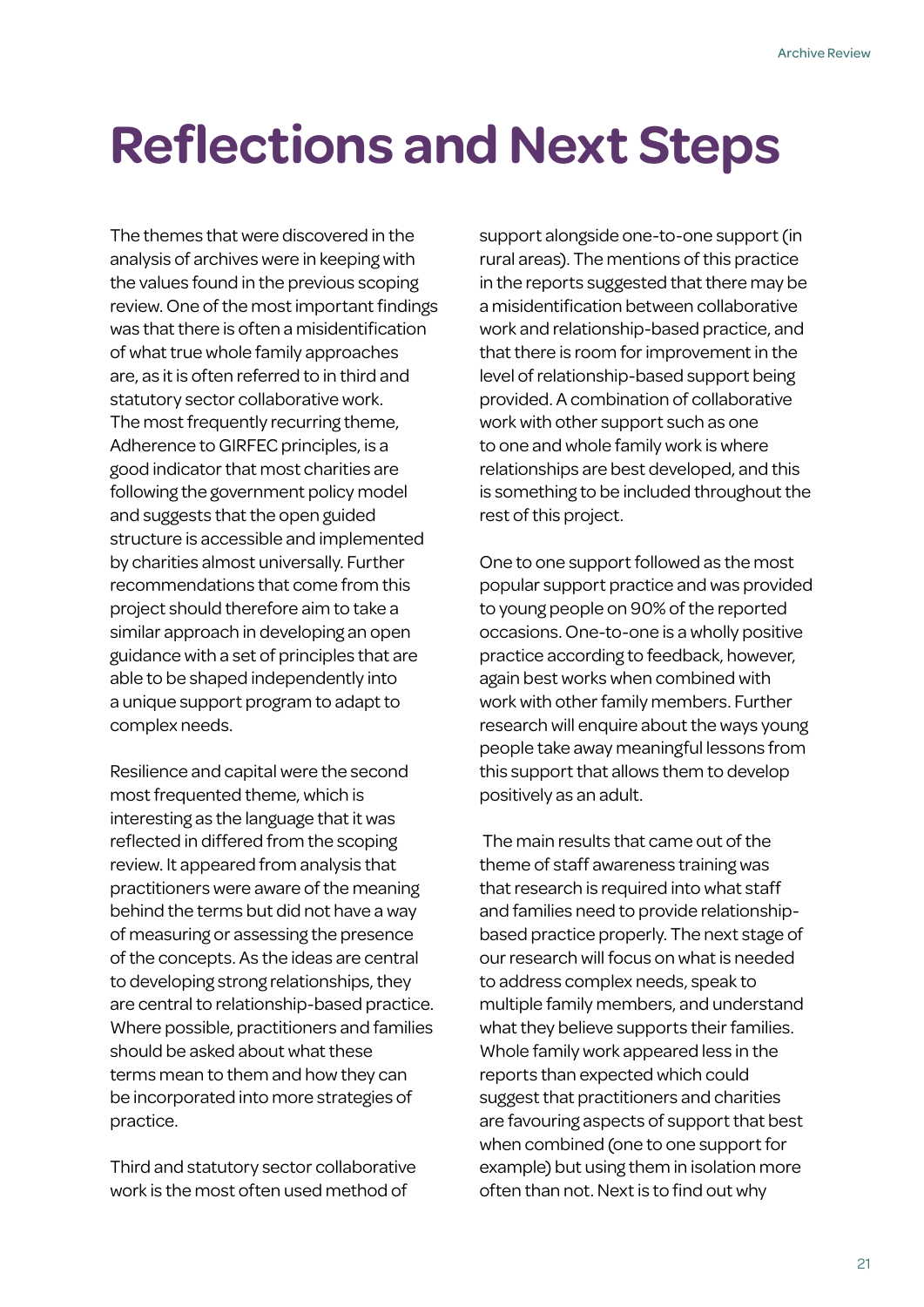this is, if there is enough staff or training to provide this level of support, and how the definition of a family is currently established to understand where decision making power lies.

Similarly, to whole family approaches, social and community integration support is a main indicator of good relationshipbased practice. The absence of this in many reports suggests that as academics, policy makers and funders, we need to prioritise funding or supporting social relationships more as they are central to positive development. If resilience and capital are assessed and delivered as guideline principles for quality practice, social and community engagement should follow. Whole family work is also a large part of this, and as a whole these themes should be considered essential to quality relationship-based practice.

The final theme of establishing peer connections regarded group work. The work we do next should aim to make connections the core element of practice to improve relationship building with the community and immediate social circles, as reflected in the ecological systems approach.

The themes that have appeared throughout the archive analysis reflect the nature of high-quality relationshipbased practice. The frequency at which they appear reflects what seems to be prioritised in relationship-based practice that has been provided by PDI-funded projects over the years. The most often appearing are those that generally appear in policy reports as listed in the policy landscape, showing that charities tend to strive to achieve that which is prioritised in government. The elements found in literature and research completed already in this project has found the other themes to be central to relationship-based practice, which have appeared less so throughout the reports. In the following steps, these themes will be taken to practitioners and families to understand what they mean in the lived experience of support provision.

Following this, we identified any points that could have been missed that are essential to families who are being supported building the best relationships possible, or gaps in support that we had not yet been able to identify with qualitative interviews with practitioners, families and children.